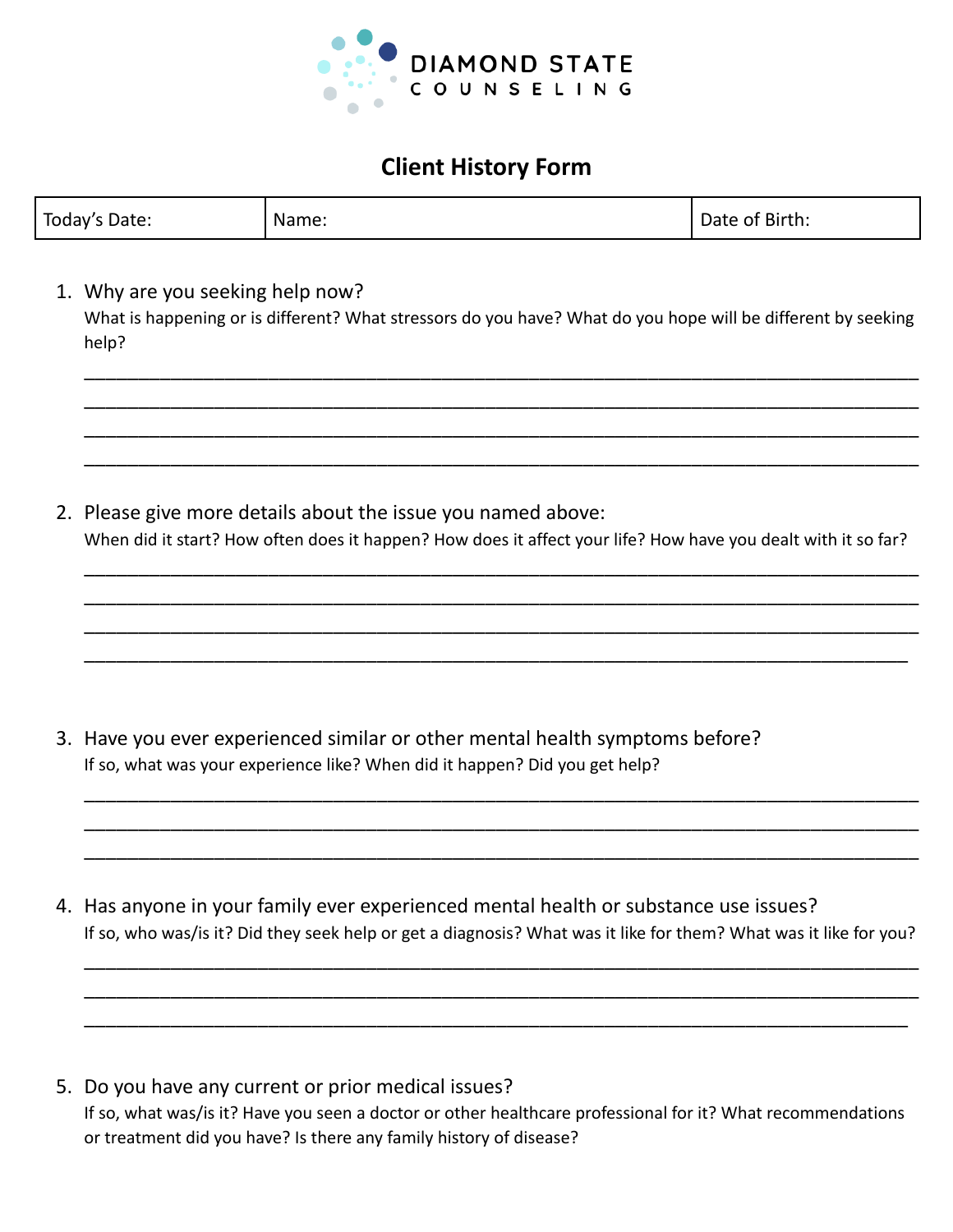### 6. Are you currently prescribed any medications?

If so, please list the name, dosage, how often you take it, and the prescriber for each medication.

\_\_\_\_\_\_\_\_\_\_\_\_\_\_\_\_\_\_\_\_\_\_\_\_\_\_\_\_\_\_\_\_\_\_\_\_\_\_\_\_\_\_\_\_\_\_\_\_\_\_\_\_\_\_\_\_\_\_\_\_\_\_\_\_\_\_\_\_\_\_\_\_\_\_\_\_\_ \_\_\_\_\_\_\_\_\_\_\_\_\_\_\_\_\_\_\_\_\_\_\_\_\_\_\_\_\_\_\_\_\_\_\_\_\_\_\_\_\_\_\_\_\_\_\_\_\_\_\_\_\_\_\_\_\_\_\_\_\_\_\_\_\_\_\_\_\_\_\_\_\_\_\_\_\_ \_\_\_\_\_\_\_\_\_\_\_\_\_\_\_\_\_\_\_\_\_\_\_\_\_\_\_\_\_\_\_\_\_\_\_\_\_\_\_\_\_\_\_\_\_\_\_\_\_\_\_\_\_\_\_\_\_\_\_\_\_\_\_\_\_\_\_\_\_\_\_\_\_\_\_\_\_

\_\_\_\_\_\_\_\_\_\_\_\_\_\_\_\_\_\_\_\_\_\_\_\_\_\_\_\_\_\_\_\_\_\_\_\_\_\_\_\_\_\_\_\_\_\_\_\_\_\_\_\_\_\_\_\_\_\_\_\_\_\_\_\_\_\_\_\_\_\_\_\_\_\_\_\_\_ \_\_\_\_\_\_\_\_\_\_\_\_\_\_\_\_\_\_\_\_\_\_\_\_\_\_\_\_\_\_\_\_\_\_\_\_\_\_\_\_\_\_\_\_\_\_\_\_\_\_\_\_\_\_\_\_\_\_\_\_\_\_\_\_\_\_\_\_\_\_\_\_\_\_\_\_\_ \_\_\_\_\_\_\_\_\_\_\_\_\_\_\_\_\_\_\_\_\_\_\_\_\_\_\_\_\_\_\_\_\_\_\_\_\_\_\_\_\_\_\_\_\_\_\_\_\_\_\_\_\_\_\_\_\_\_\_\_\_\_\_\_\_\_\_\_\_\_\_\_\_\_\_\_\_

\_\_\_\_\_\_\_\_\_\_\_\_\_\_\_\_\_\_\_\_\_\_\_\_\_\_\_\_\_\_\_\_\_\_\_\_\_\_\_\_\_\_\_\_\_\_\_\_\_\_\_\_\_\_\_\_\_\_\_\_\_\_\_\_\_\_\_\_\_\_\_\_\_\_\_\_\_ \_\_\_\_\_\_\_\_\_\_\_\_\_\_\_\_\_\_\_\_\_\_\_\_\_\_\_\_\_\_\_\_\_\_\_\_\_\_\_\_\_\_\_\_\_\_\_\_\_\_\_\_\_\_\_\_\_\_\_\_\_\_\_\_\_\_\_\_\_\_\_\_\_\_\_\_\_ \_\_\_\_\_\_\_\_\_\_\_\_\_\_\_\_\_\_\_\_\_\_\_\_\_\_\_\_\_\_\_\_\_\_\_\_\_\_\_\_\_\_\_\_\_\_\_\_\_\_\_\_\_\_\_\_\_\_\_\_\_\_\_\_\_\_\_\_\_\_\_\_\_\_\_\_\_

- 7. Do you now, or have you ever, used alcohol, tobacco, recreational drugs, or prescription medication other than as prescribed? If so, which? When did you start, how often did/do you use, and how long did this occur? Please list each substance separately.
- 8. Who is in your family? What is your relationship with them like? Please list all individuals you consider to be a part of your family. For those who are not part of your family of origin (such as significant others), please include the duration of your relationship.

\_\_\_\_\_\_\_\_\_\_\_\_\_\_\_\_\_\_\_\_\_\_\_\_\_\_\_\_\_\_\_\_\_\_\_\_\_\_\_\_\_\_\_\_\_\_\_\_\_\_\_\_\_\_\_\_\_\_\_\_\_\_\_\_\_\_\_\_\_\_\_\_\_\_\_\_\_ \_\_\_\_\_\_\_\_\_\_\_\_\_\_\_\_\_\_\_\_\_\_\_\_\_\_\_\_\_\_\_\_\_\_\_\_\_\_\_\_\_\_\_\_\_\_\_\_\_\_\_\_\_\_\_\_\_\_\_\_\_\_\_\_\_\_\_\_\_\_\_\_\_\_\_\_\_ \_\_\_\_\_\_\_\_\_\_\_\_\_\_\_\_\_\_\_\_\_\_\_\_\_\_\_\_\_\_\_\_\_\_\_\_\_\_\_\_\_\_\_\_\_\_\_\_\_\_\_\_\_\_\_\_\_\_\_\_\_\_\_\_\_\_\_\_\_\_\_\_\_\_\_\_\_

# 9. What social activities do you engage in? What important social relationships do you have? Do you belong to any social clubs or organizations? How do you like to spend your leisure time?

\_\_\_\_\_\_\_\_\_\_\_\_\_\_\_\_\_\_\_\_\_\_\_\_\_\_\_\_\_\_\_\_\_\_\_\_\_\_\_\_\_\_\_\_\_\_\_\_\_\_\_\_\_\_\_\_\_\_\_\_\_\_\_\_\_\_\_\_\_\_\_\_\_\_\_\_\_ \_\_\_\_\_\_\_\_\_\_\_\_\_\_\_\_\_\_\_\_\_\_\_\_\_\_\_\_\_\_\_\_\_\_\_\_\_\_\_\_\_\_\_\_\_\_\_\_\_\_\_\_\_\_\_\_\_\_\_\_\_\_\_\_\_\_\_\_\_\_\_\_\_\_\_\_\_ \_\_\_\_\_\_\_\_\_\_\_\_\_\_\_\_\_\_\_\_\_\_\_\_\_\_\_\_\_\_\_\_\_\_\_\_\_\_\_\_\_\_\_\_\_\_\_\_\_\_\_\_\_\_\_\_\_\_\_\_\_\_\_\_\_\_\_\_\_\_\_\_\_\_\_\_\_

## 10. What spiritual practices and cultural influences are important to you?

Do you belong to a religious, faith, or spiritual community? What other cultural groups do you identify with? How do you celebrate culture and spirituality in your life?

\_\_\_\_\_\_\_\_\_\_\_\_\_\_\_\_\_\_\_\_\_\_\_\_\_\_\_\_\_\_\_\_\_\_\_\_\_\_\_\_\_\_\_\_\_\_\_\_\_\_\_\_\_\_\_\_\_\_\_\_\_\_\_\_\_\_\_\_\_\_\_\_\_\_\_\_\_ \_\_\_\_\_\_\_\_\_\_\_\_\_\_\_\_\_\_\_\_\_\_\_\_\_\_\_\_\_\_\_\_\_\_\_\_\_\_\_\_\_\_\_\_\_\_\_\_\_\_\_\_\_\_\_\_\_\_\_\_\_\_\_\_\_\_\_\_\_\_\_\_\_\_\_\_\_

## 11. What was life like as you were growing up, both at home and in school?

Did you meet developmental milestones on time or experience any delays? What were your friends like when